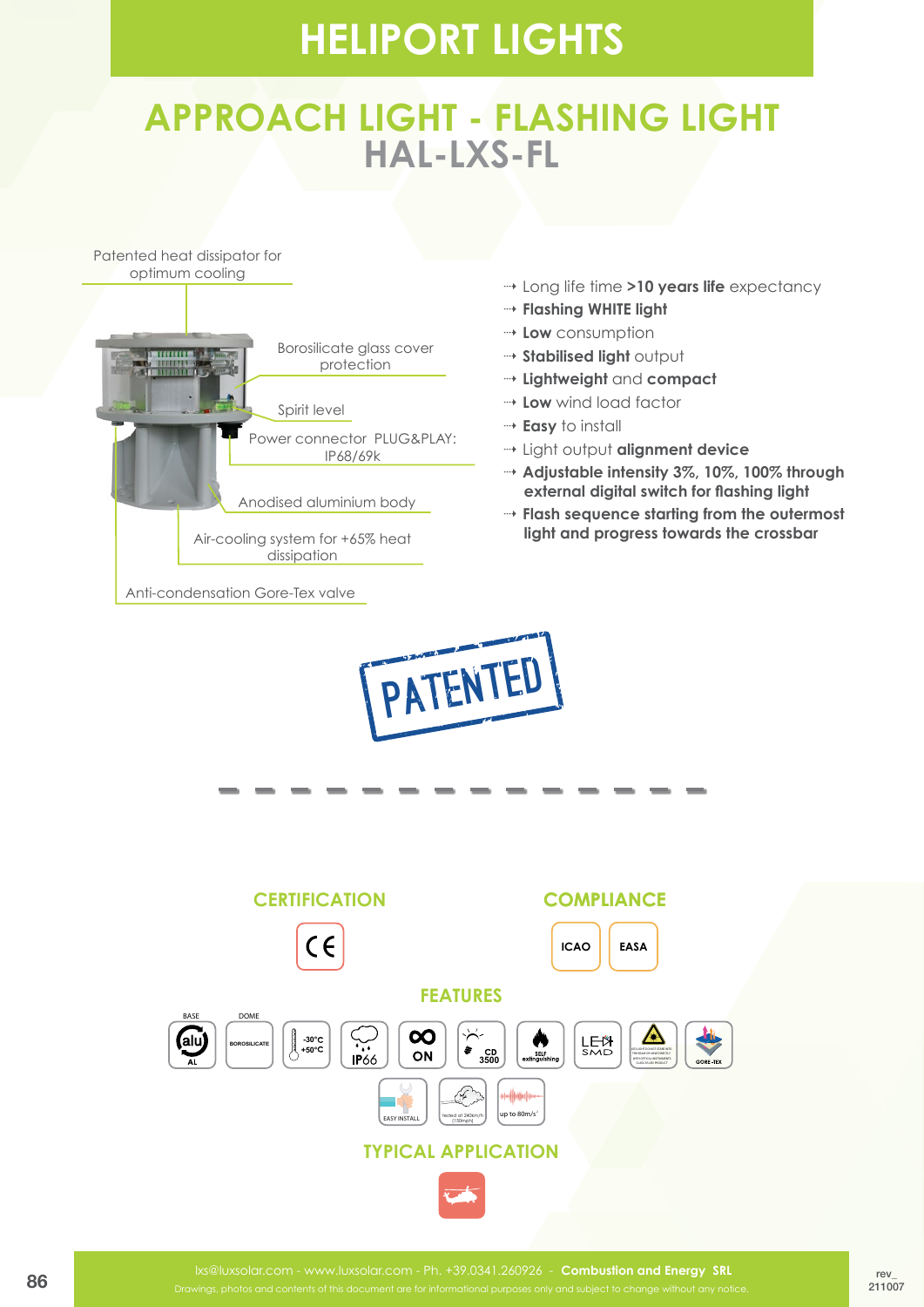## **APPROACH LIGHT - FLASHING LIGHT TECHNICAL SPECIFICATION AND DRAWING**

#### **OPTICAL FEATURES**

- **Based on LED technology**
- Horizontal beam radiation 360°
- PMMA lens

• 

Vertical beam spread

| <b>Elevation (E)</b> | Luminous<br><b>Intensity</b> |
|----------------------|------------------------------|
| $1.5^\circ$          | 250cd                        |
| 90                   | 2500cd                       |
| 60                   | 3500cd                       |
| 50                   | 3500cd                       |
| ?                    | 2500cd                       |
| ገ°                   | 250cd                        |
| -18                  | Azimuth<br>+180              |

**light MECHANICAL FEATURES**

- Anodised aluminium body, painted RAL7035
- Borosilicate glass cover protection
- Silicon rubber, VMQ
- Degree of protection: IP66
- Operating temperature -30°C to +50°C
- Weight: 6kg

#### **controller MECHANICAL FEATURES**

- • Enclosure material: mild steel, painted RAL 7035
- Degree of protection: IP65
- Dimension: 500x300x210mm
- • Weight: 20kg
- Opereting temperature: -20°C to +50°C

#### **ELECTRICAL FEATURES**

- Power supply by LUXSOLAR remote controller: - 12/24 VDC;
	- 115/230 VAC
- Average power consumption 13W
- • LED feeded at constant current
- No RF-radiations

#### **CERTIFICATIONS**

• CE marking

#### **COMPLIANCE**

- ICAO Heliports Annex 14 Vol. II
- ICAO Heliport Manual

#### **ORDER CODE**

### **HAL-LXS-FL**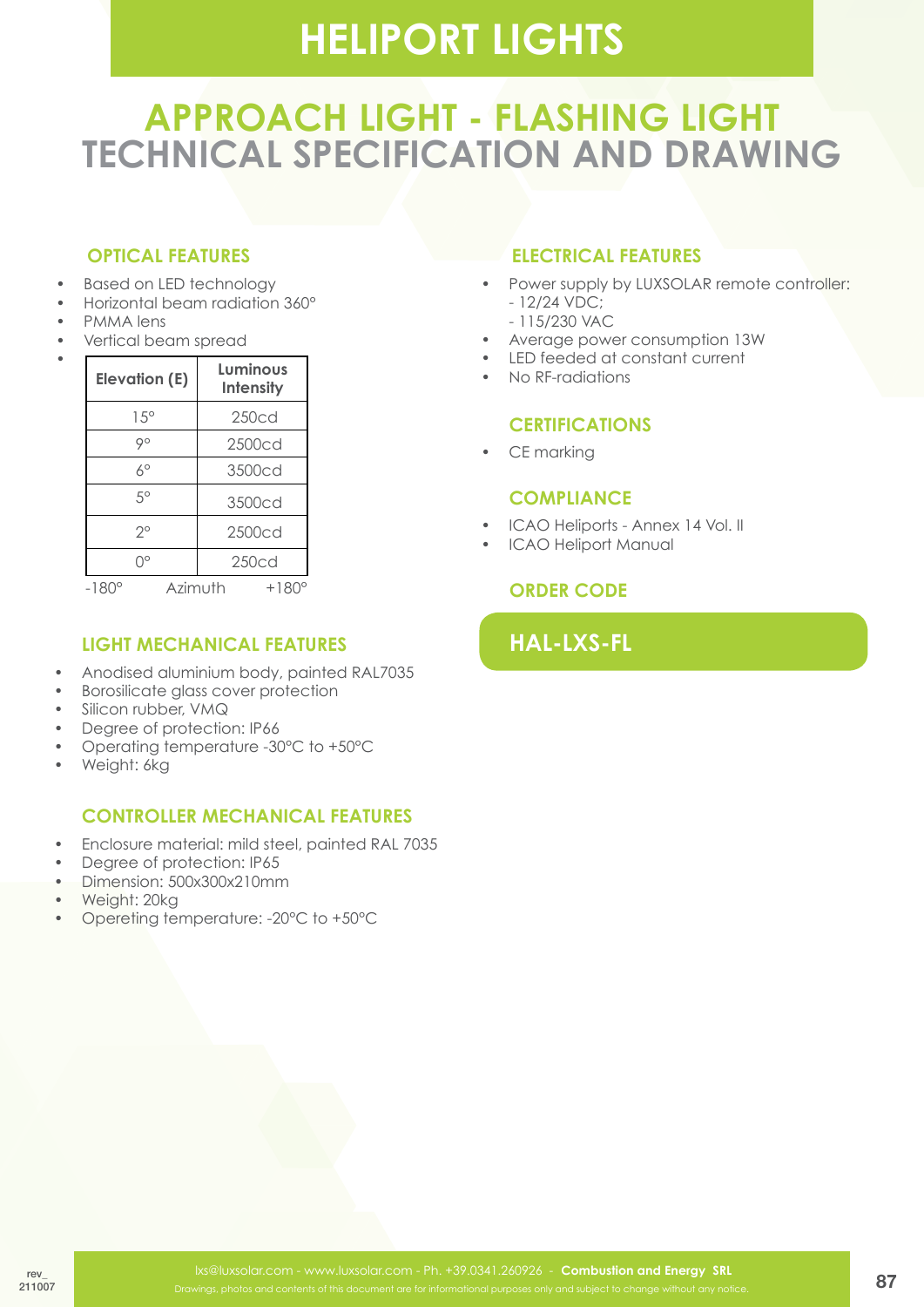### **APPROACH LIGHT - FLASHING LIGHT TECHNICAL SPECIFICATION AND DRAWING**

**beacon**

**SIDE VIEW SIDE VIEW TOP VIEW**



NON-BREAKABLE NON-BREAKABLE BODY BODY

**TOP VIEW** 



#### **BOTTON VIEW BOTTOM VIEW**  $\mathbf{u}$ **BOTTOM VIEW**